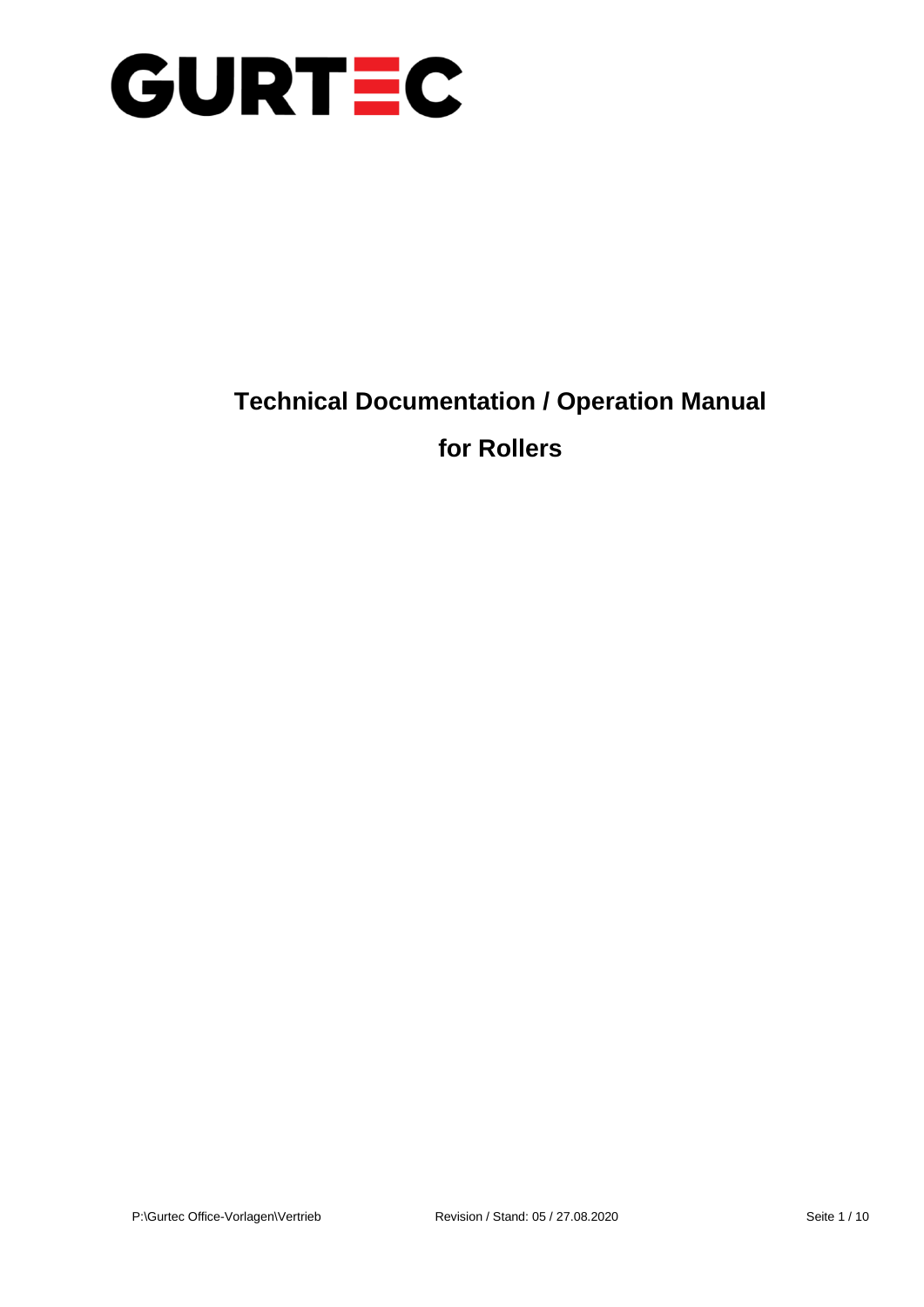

### **Table of Contents**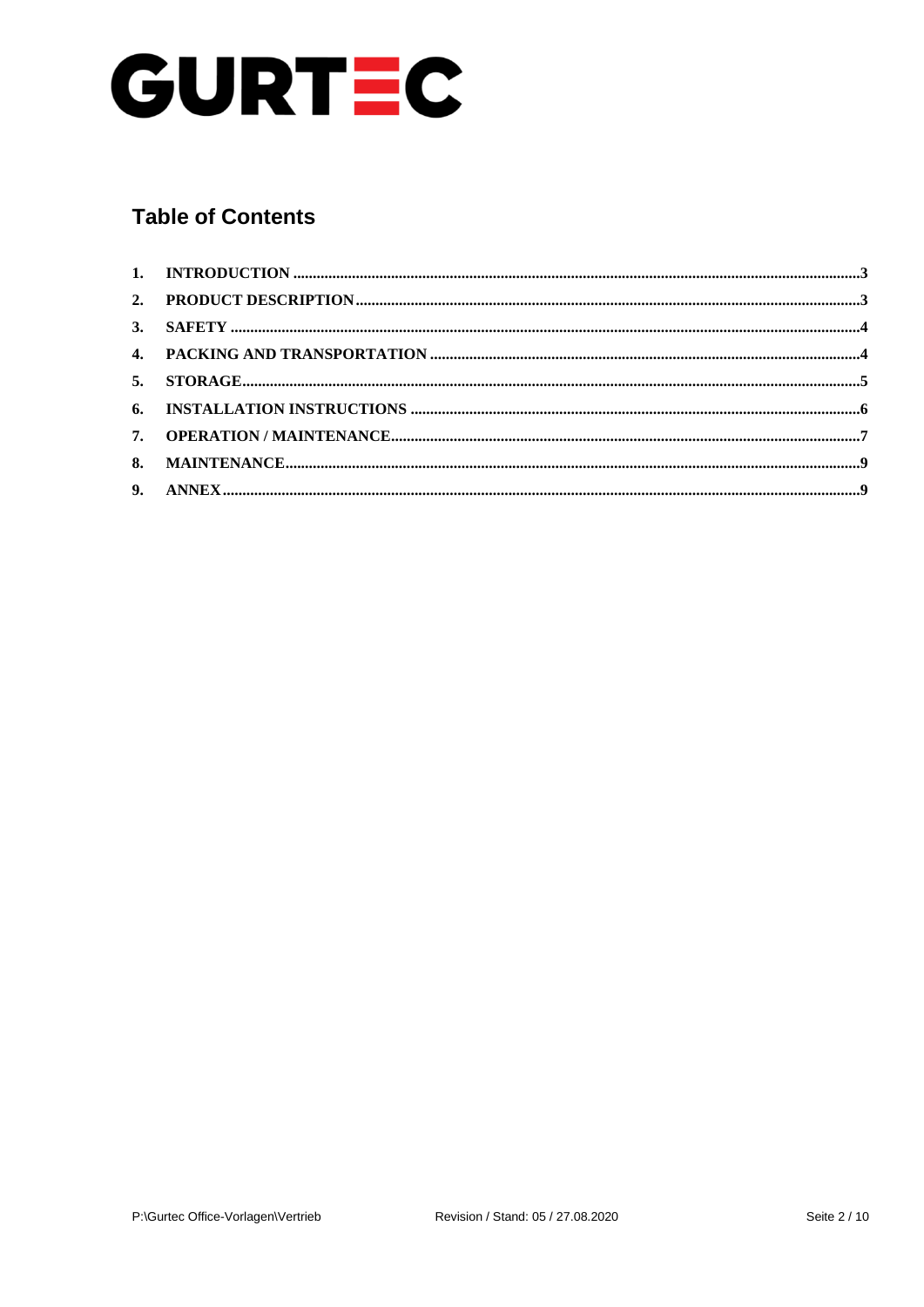# URTEC C

### **1. Introduction**

This is a general operation manual for rollers from GURTEC. The information provided is intended to ensure that the high demands on the quality of the products are met -and fulfilled through proper use.

### **2. Product description**

**GURTEC** Rollers are designed for the use in bulk materials handling applications and bulk transportation. The installation of the rollers is meant either for rigid supporting structures or as suspended garlands depending on the axle end design.

The construction of the rollers comprises the following main components:

### **Roller shell**

- Welded precision tube (Material ST37-2/S235JR or equivalent) acc. to DIN 2394
- Tube and bearing holder welded all around
- Shell with temporary corrosion protection by polyester epoxy powder coating

### **Bearing housing**

- Deep drawn end caps welded to the shell to ensure water and dust tightness
- Bearing seat with tolerance N7, cylinder shape tolerance acc. to DIN 7148, surface roughness acc. to DIN 4762
- Solid end caps optionally available for heavy duty loads

#### **Axle**

- Roller axle made from round steel bar (Material ST37-2/S235JR or equivalent) acc. to DIN 668
- Axle end machining considering design specifications

#### **Bearing**

- Deep groove ball bearing acc. to DIN 625, tolerances acc. to DIN 620, radial clearance C4 or C3
- Bearing cage material from special plastic or steel
- Greased for lifetime and maintenance free

#### **Sealing system and locking element**

- Multiple labyrinth sealing system and dust cap
- Rear bearing seal by sealing disc
- Locking against axial displacement by circlip acc. to DIN 471 or other non-loosen locking methods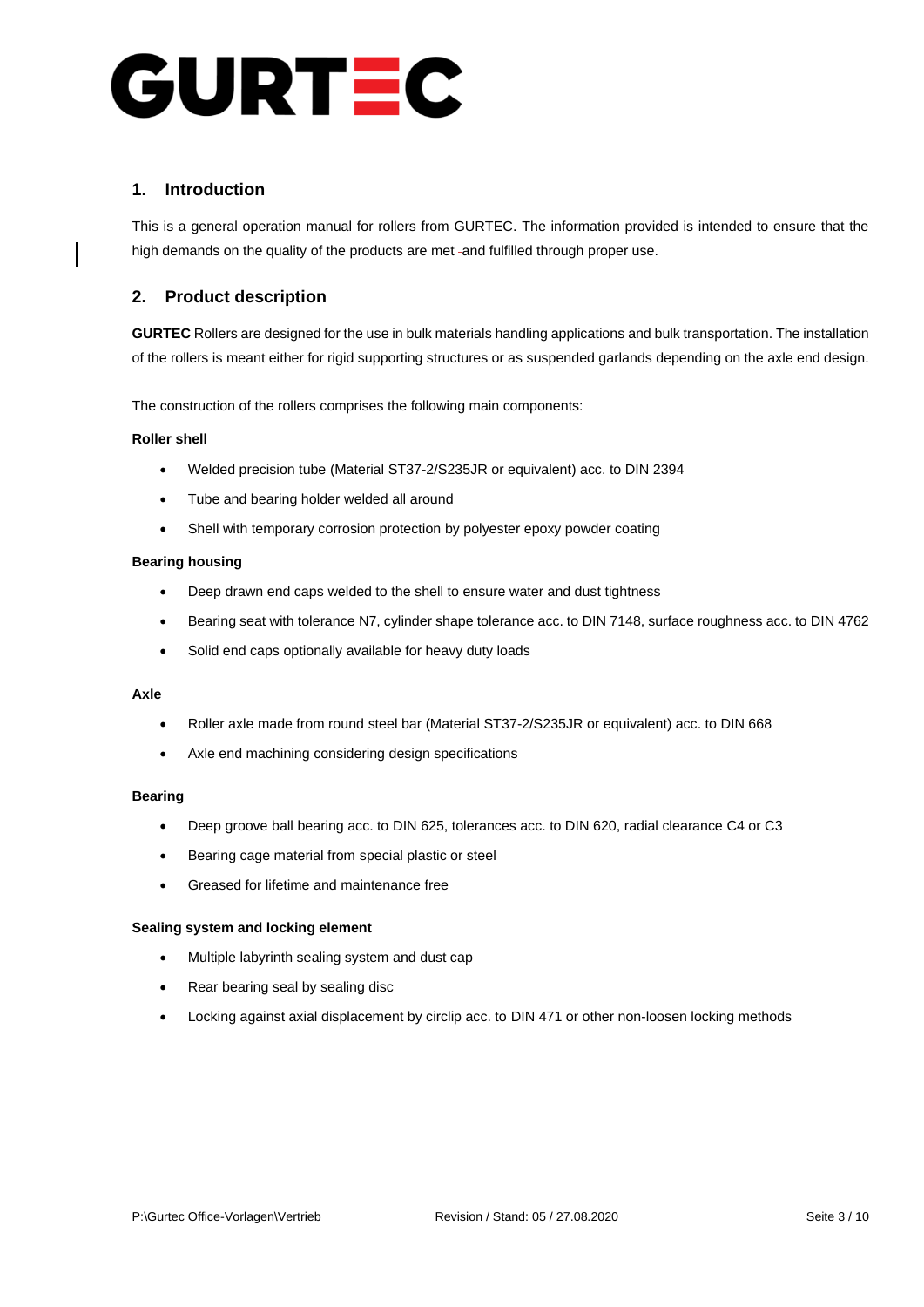# URTEC  $\mathbf{C}$

### **3. Safety**

Safety must be the top priority regarding operating idler rollers in a belt conveyor installation. The applicable safety regulations and accident prevention regulations must be adhered to minimize the risk to life and damages of any kind.

### **4. Packing and transportation**

Rollers must be either bundled and packed on pallets fixed with steel or plastic straps forming units that are appropriate for transportation or packed into wire-mesh boxes, wooden crates, reinforced cardboard boxes, or similar packages, meeting the international standard ISPM 15.

The permissible dimensions and loads of the used packaging must be observed.

Transportation of loose rollers is prohibited at any time.

Unloading and reloading of goods must be performed with appropriate lifting equipment and lifting accessories that comply with- current regulations. Loading by grabs, shovels or electromagnets is not permitted.

When storing and repacking individual rollers, any axial impact load on the roller axles must be avoided. Rollers must not be dropped during repacking and any collision of rollers with one another must be prevented.

The fastening straps must be kept in an undamaged condition until the rollers are unloaded or reloaded. The straps must secure the goods during transportation and storage.

The pallets and packages must remain hanging in balance whilst lifting. It is not allowed to attach -lifting equipment to the strapping or to the axle ends of the rollers.

Improper handling may -result in damages to the sealing arrangements, roller shell and axle. Any such damaged roller shall be returned to the manufacturer for repair in consultation with the manufacturer.

Due to improper handling or improper transport, e.g. defective packaging (Note: Cargo containers are a means of transportation and not packaging), resulting damages do not constitute a claim for defects.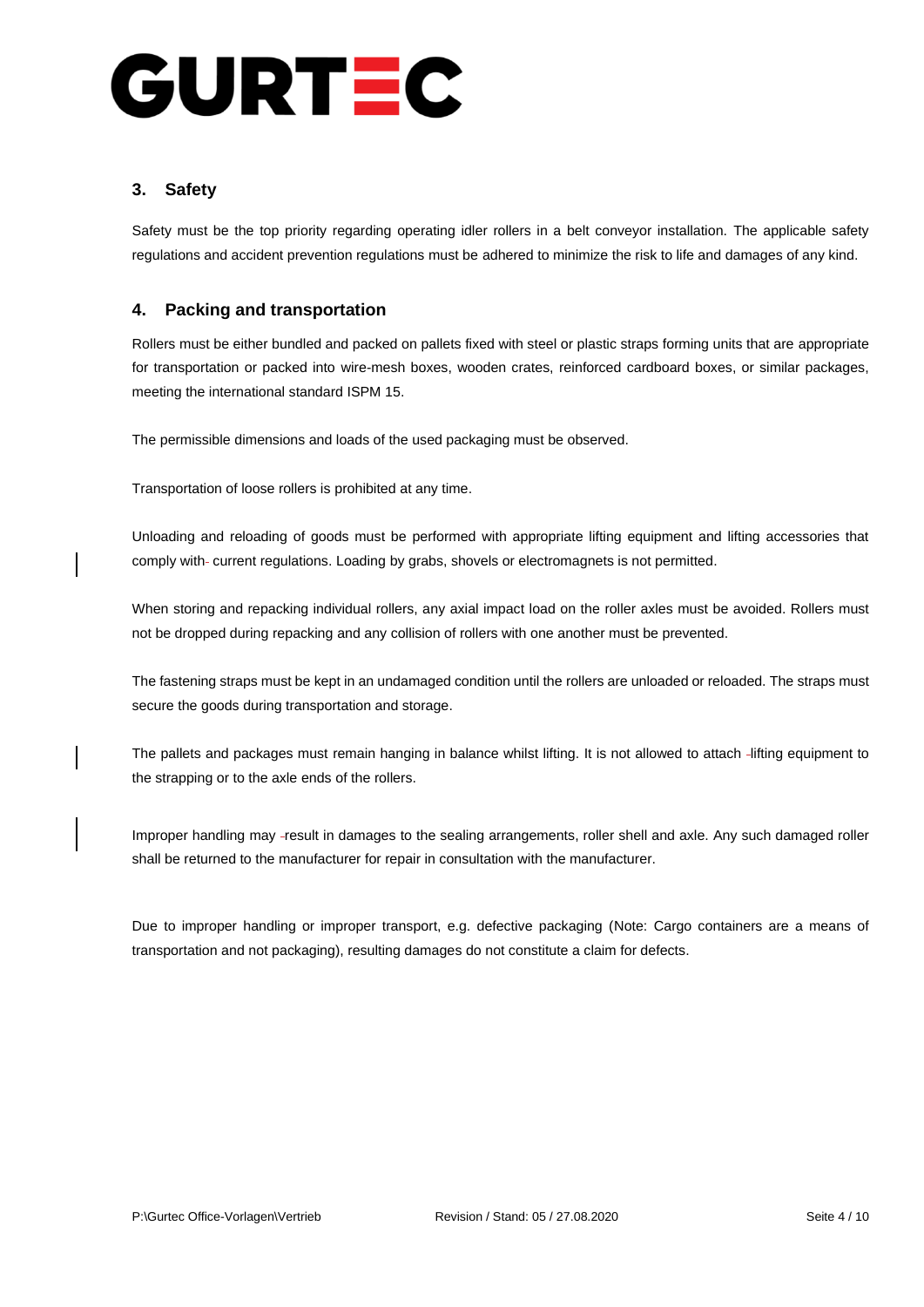# URTEC  $\mathbf{C}$

### **5. Storage**

The storage conditions must correspond to the later application of the rollers and must not lead to premature damages.

The rollers must be stored horizontally in a covered, cool, and dry place before installation. It is important to ensure that protection against the harsh weather conditions, e.g. Wind, rain, snow, direct sunlight, etc. is guaranteed.

In the case of long-term storage, the rollers must be packed in foil using the enclosed drying agents. It must be considered that, the grease inside the rollers (bearings and sealing system) and its ingredients will always segregate over time. This is especially the case during -long-term storage and high ambient temperatures. The separation of the bearing and sealing grease can only be reduced or prevented by rotating / operating the roller.

Appropriate lifting and handling equipment -must be used for relocation at all times. Damages to roller components such as seals, roller shell and axle must be avoided.

The minimum ground clearance must be at least 100 mm during storage. Storage can take place in secure stacks. Only max. 3 packages can be stacked on top of each other provided they are suitable for stacking and considering the max. permissible load capacity of the storage location. Undamaged transport containers are a requirement.

Stacking of the packings is not allowed on unfortified ground.

If outdoor storage is inevitable, appropriate measures must be taken to guarantee stability on compacted -ground. Sun exposure (UV radiation) of rubberized rollers should be avoided. The rollers must be stored in a way that they are on all sides protected from the weather and must not be flooded by water accumulation. Use appropriate protective covers to avoid the formation of condensed water.

In the event of long-term storage of the products in any case from 9 months onwards, the location and the storage conditions must be documented in writing and the suitability clarified and confirmed with the manufacturer.

Improper storage, especially over a long period of time, can lead to a warranty exclusion.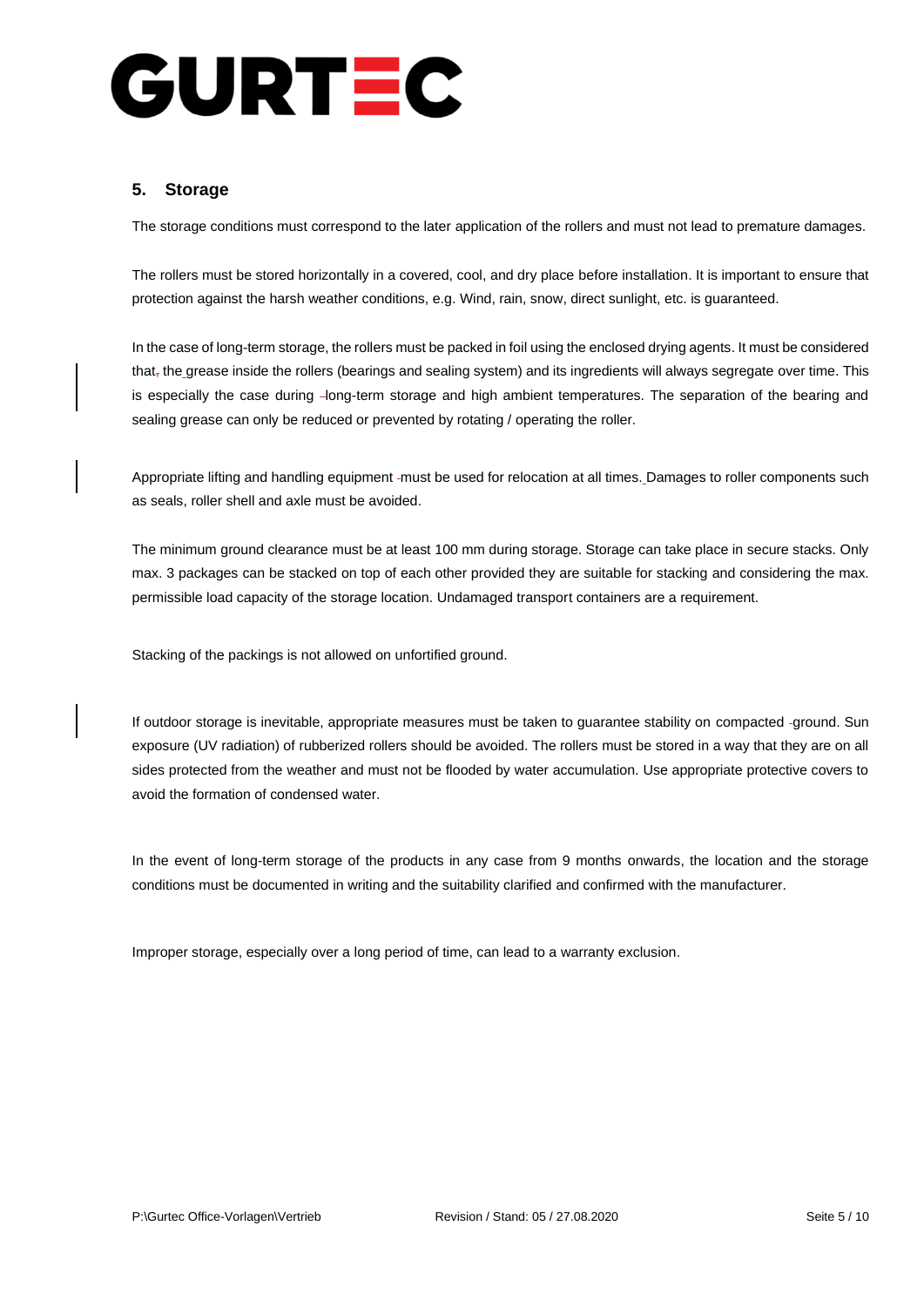

### **6. Installation instructions**

Safety must be the top priority when installing any roller into a conveyor system.

Rollers should always be installed with care<sub>r</sub> since the quality of the mounting into the structure has a significant influence on the operating behaviour of the belt conveyor and thus on the service life of the roller.

Idler frames must be installed perpendicular to the belt running direction. Frames and brackets- must be connected firmly to the conveyor structure to avoid movement and loosening.

The installation of the roller into the idler frame or the bracket should, if not easily possible, be carried out with a slight hit by hand or carefully with a rubber or plastic hammer.

The use of metal hammers is not permitted.

The rollers should not receive any axial load or impact on the axle ends during installation.

When installing rollers with a ventilation hole, the roller shall be positioned in the steel structure in a way that no rain or spray water can penetrate from above into the roller.

Return rollers with support rings are not allowed to be used as snub rollers in front of -conveyor pulleys and in belt curves. If rollers with support rings are installed in belt curves, there is a risk that the support rings on the roller shell will be axially displaced because of -increased shear forces.

The installation of rollers is requiring a sufficiently stable steel structure designed for the throughput capacity of the conveyor system.

Damages that result from a weakly designed support structure or improper installation give no grounds for a warranty claim..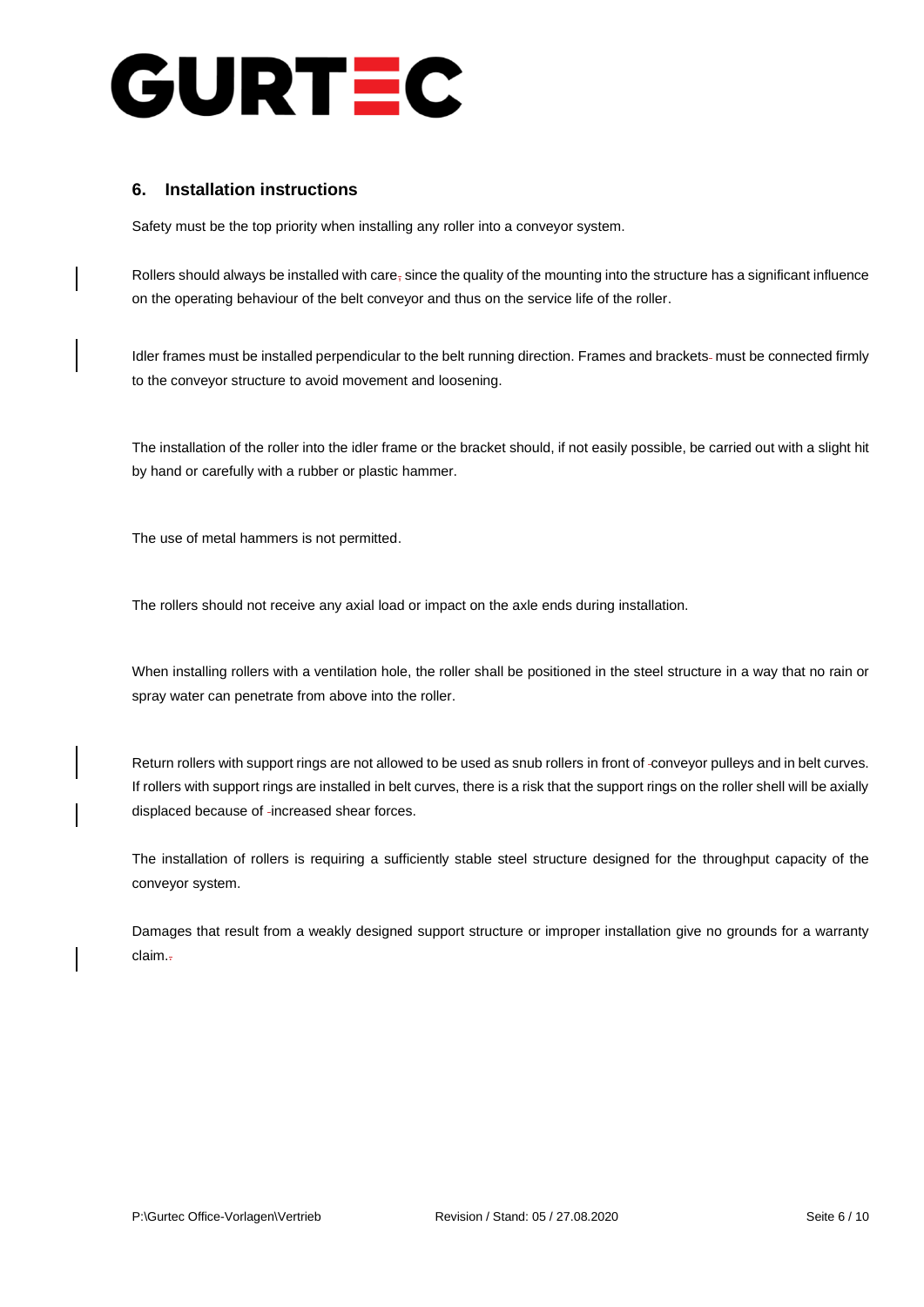

### **7. Operation / Maintenance**

In general, the system operator or end user is responsible for the correct operation of the rollers and must take the recommendations listed into account.

Regular and careful maintenance of the conveyor system is required for proper functioning and safe operation. In addition, the system design shall provide adequate protection against weather influences, e.g. Rain, snow, sandstorms, strong cross winds, etc.

### **a) Continuous operation**

To avoid adverse effects-during operation, a comprehensive and, above all, regular inspection of the rollers in operation is essential.

In addition to spot checks in day-to-day operation, the following points must be observed as part of a scheduled inspection of the system with the belt conveyor running and standing still:

- Do the rollers rotate freely, no contact with built up bulk material, dirt, or jammed objects?
- Is the rotation of rollers smooth and quiet?
- Is the roller shell undamaged and free from soiling and dirt caking?
- Does the wear pattern of the shell show abnormalities?
- For garlands: Condition of the suspensions and connecting elements, flexibility given?
- Is the rubber lagging in a clean and undamaged condition?
- Are the support and buffer rings undamaged and in the correct position?
- Is the axial locking still sufficient?

In case of failure of a roller or garland, it is highly recommended to stop the conveyor -immediately to avoid any further catastrophic consequential damage. If this is not possible, the defective roller or garland shall be disengaged by using the lowering devices.

It is strictly forbidden to perform maintenance work on the rollers during operation!

If a potential damage is ignored, it can-cause consequential damages to the conveyor belt and to the entire conveyor structure.

When stopping the conveyor system, extra care must be taken that there may be- an increased risk of fire for the stationary conveyor belt in the event of a "hot runner" (heat development due to friction, e.g. bearing damage). The belt converyor must be restarted to avoid a belt fire, if necessary.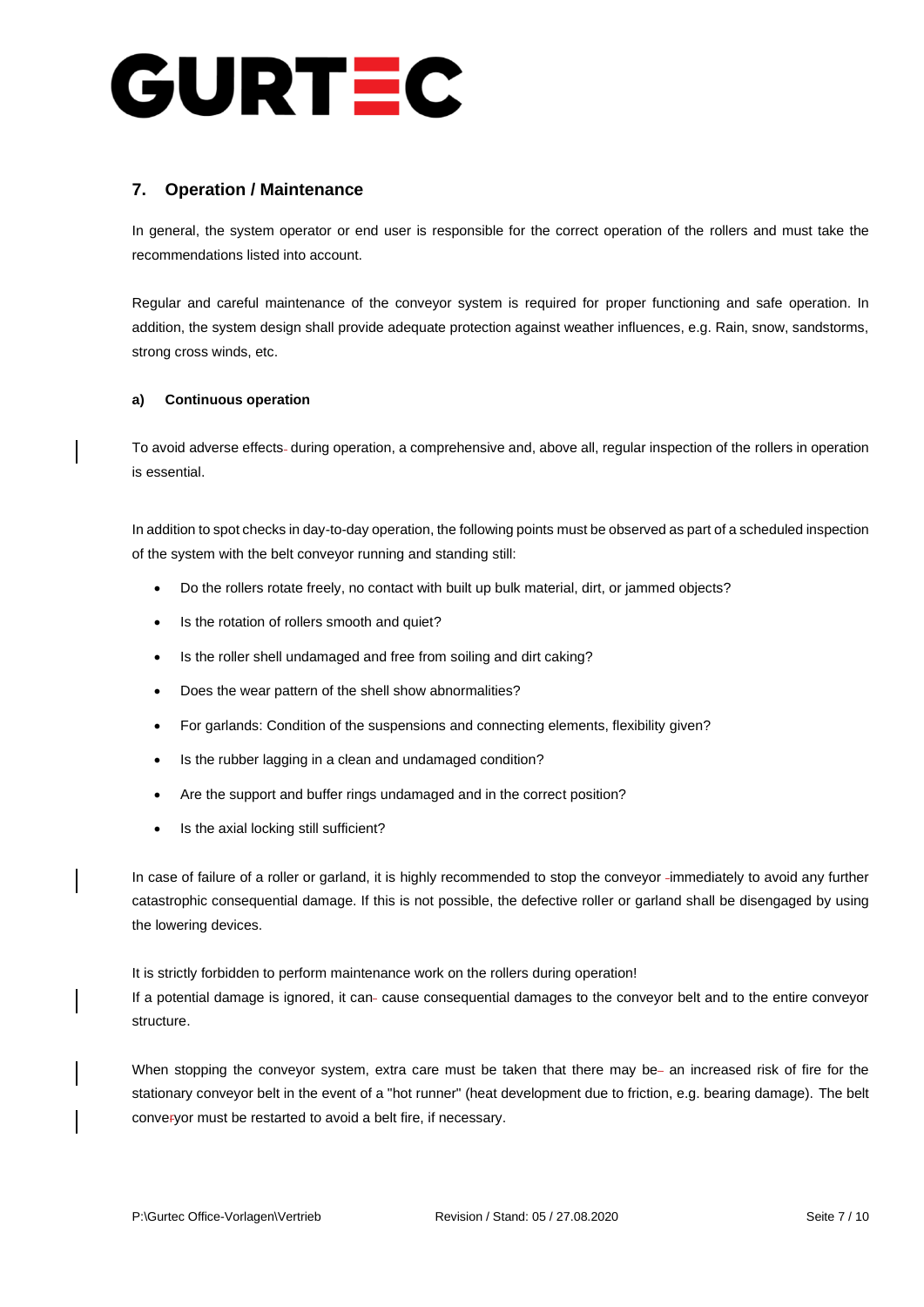# URTEC

It must be paid attention that the rollers are able to rotate freely and without interference (minimizing dirt contamination, etc.). If a conveyor roller turns completely or partially in contact with dirt or accumulated loss of bulk material-, the surrounding material must be removed immediately.

The contamination of the running area can lead to the following damage to the roller:

- Abrasive wear of the roller shell
- Blocking of the roller including wearing of the tube and other elements
- Freezing of the material and roller during long downtimes
- Insufficient heat exchange, overheating and fire hazard
- Contamination and damage to the roller sealing system

The following information must be observed for a long service life, especially with rubberized rollers:

- Sticking material shall be removed from the roller surface immediately
- Avoid unnecessary exposure to UV radiation
- Rubber laggings need to be checked regularly for damages (e.g. seams and side faces)
- Damaged areas shall be repaired immediately

When cleaning the conveyor system, direct spraying, e.g. High-pressure water on the roller ends including the labyrinth seal and dust cover, must be avoided. It can cause the grease to be removed from the seal and the bearing. The consequential damage may be corrosion of the bearing and eventually even the failure of the entire idler roller. This falls within the responsibility of the operator or end user-

It is not permitted to clean, or power wash the rollers with grease-dissolving substances (steam cleaners, cold cleaners).

It must be considered that rollers are subject to natural wear & tear\_-and are subject to failure- after a certain period of use and must be therefore replaced. Additional wear can be caused by the conveyor design, e.g. belt misalignment and drop heights. This is the reason why the design load limits of a roller must be considered at all times.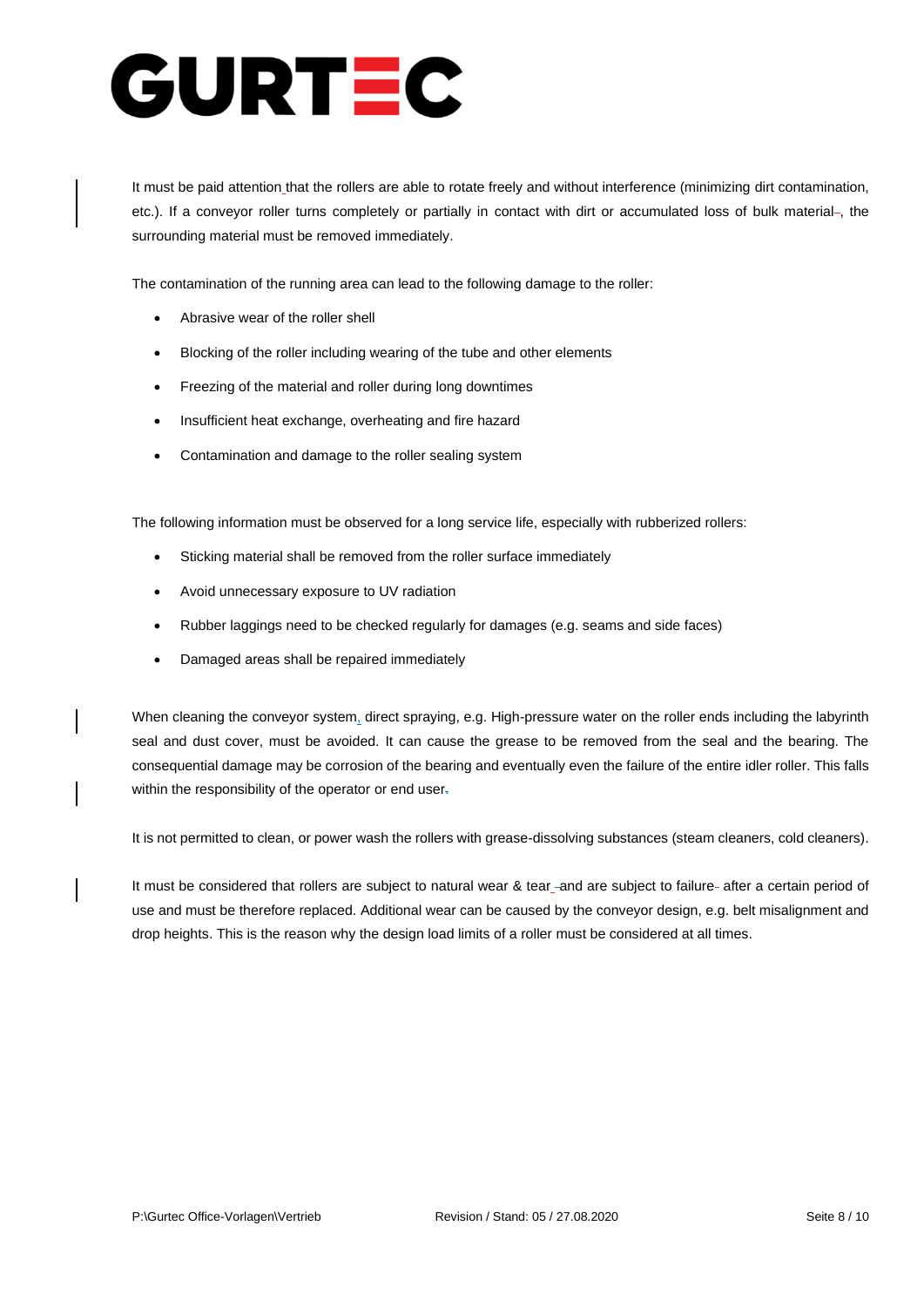# URTEC C

Due to the possibility that failures can occur during the warranty period, the installation and operating situation of the rollers must be documented by the system operator and a signed maintenance report (template attached) must be sent to the manufacturer at least every six (6) months after the start of operation, but no later than twelve (12) months after delivery. On the basis- of this documentation, problems can be identified, and solutions can be worked out.

### **b) Seasonal operation**

- The conveyor system must operate for at least 2 hours every 6 months at the latest so that the rollers rotate and damages due to long downtimes are avoided
- This process must be documented by the operator

### **c) Operating in low temperature areas (< -30 °C)**

- The operator must ensure that the conveyor system runs continuously at operating temperatures <-30 ° C
- Downtimes for maintenance must not take longer than max. 30 Min. and must be documented by the operator

### **d) Operation in explosive atmosphere**

• Information must be taken from the ATEX Documentation for GURTEC rollers

### **8. Maintenance**

The repair of rollers is not recommended and may only be carried out by the manufacturer.

It is advised that the functionality and load capacity can only be guaranteed using original parts.

When removing and installing already used rollers, the previous direction of rotation must be maintained.

The operator must follow the current environmental protection guidelines when disposing of used rollers.

### **9. Annex**